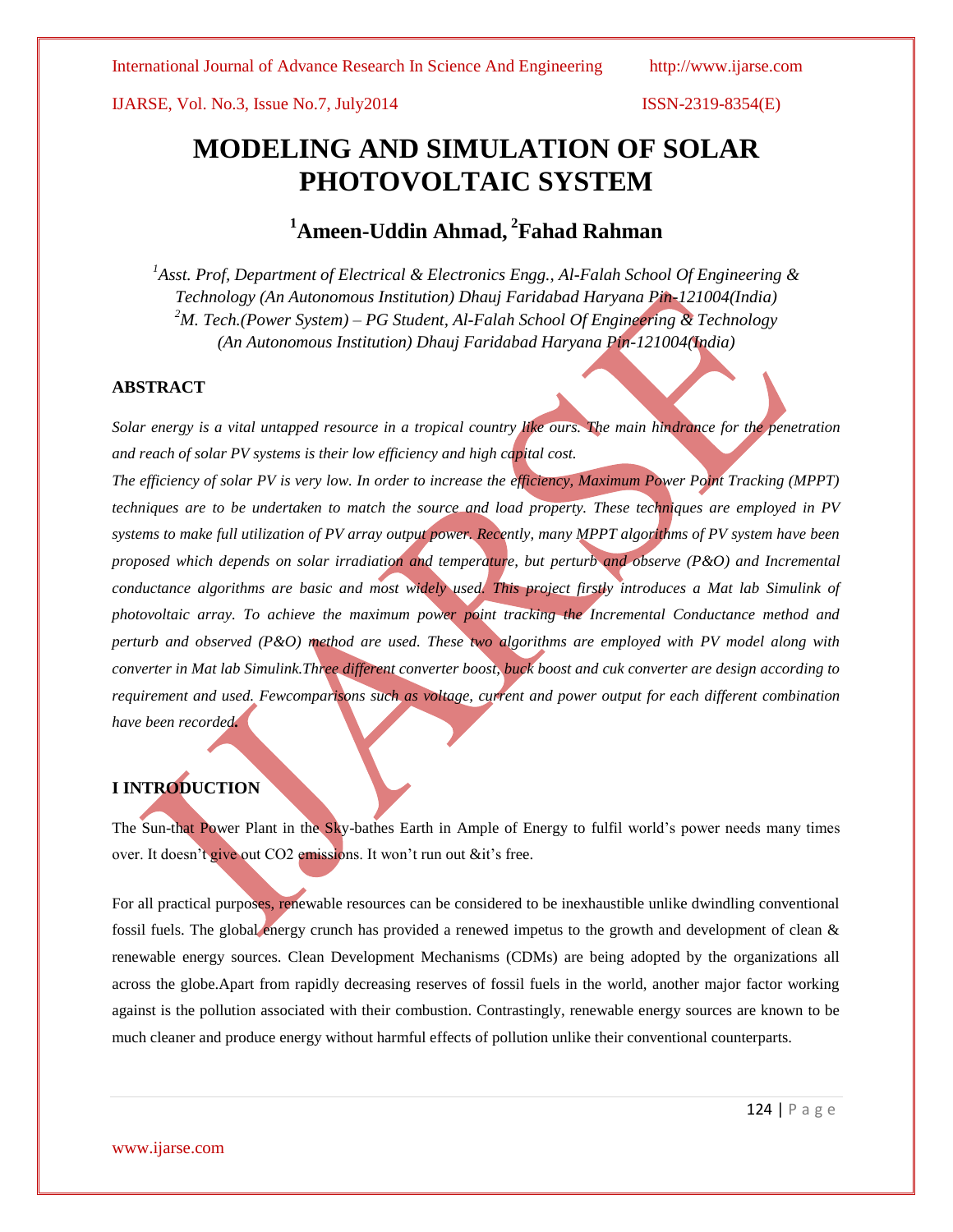## IJARSE, Vol. No.3, Issue No.7, July2014 ISSN-2319-8354(E)

The sunlight reaching the Earth's surface generates six thousand times more than the estimated 15 Terawatts (TW) of power consumed around the globe every year. Thus it may be the most promising energy of the non-conventional energy sources. It's no wonder then, that mankind has long sought to capture and use the power of the sun. The challenge has always been the efficiency of capture and distribution.By leveraging capabilities of the photovoltaic process, as photons of sunlight, comprised of energy particles of different wavelengths hit a photovoltaic cell, their energy is transferred to the electrons which become part of a current in an electrical circuit. Solar panel converts 30- 40% of energy incident on it to electrical energy.

Temperature and Irradiation are the major hindrances in exploitation of solar cell efficiency and consequently the need for Algorithm arises for getting the maximum power output from the solar cell. And hence PV power control is one of the burning research fields these days.There are different techniques for MPPT such as Perturb and Observe (hill climbing method),Incremental conductance, Fractional Short Circuit Current, Fractional Open Circuit Voltage,Fuzzy Control, Neural Network Control etc. Among all the methods Perturb and observe (P&O)and Incremental conductance are most commonly used because of their simple implementation,lesser time to track the MPP and several other economic reasons.

Under abruptly changing weather conditions (irradiance level) as MPP changes continuously, P&O takes it as a change in MPP due to perturbation rather than that of irradiance andsometimes ends up in calculating wrong MPP. However this problem gets avoided inIncremental Conductance method as the algorithm takes two samples of voltage and current tocalculate MPP. However, instead of higher efficiency the complexity of the algorithm is veryhigh compared to the previous one and hence the cost of implementation increases. So we haveto mitigate with a tradeoff between complexity and efficiency.

# **II MODELLING OF SOLAR PHOTOVOLTAIC SYSTEM**

# **2.1 Solar Photovoltaic (SPV) System**

The process of converting light (photons) to electricity (voltage) is called the photovoltaic (PV) effect. A photovoltaic (PV) system directly converts sunlight into electricity. The basic device of a PV system is the photovoltaic (PV) cell.A PV cell typically produces voltage 0.5 volt. In order to increase the voltage cells are connected in series and to increase the current they are connected in parallel. The photovoltaic module is the result of associating a group of PV cells in series and parallel and it represents the conversion unit in this generation system.An array is the result of associating a group of photovoltaic modules in series and parallel.

#### **2.2 Equivalent Circuit of PV Cell**

The equivalent circuit, which describes the static behaviour of the solar cell, is commonly composed of a current source, a pn junction diode and a shunt resistor (Rsh) in parallel along with a series resistor (Rs). The current source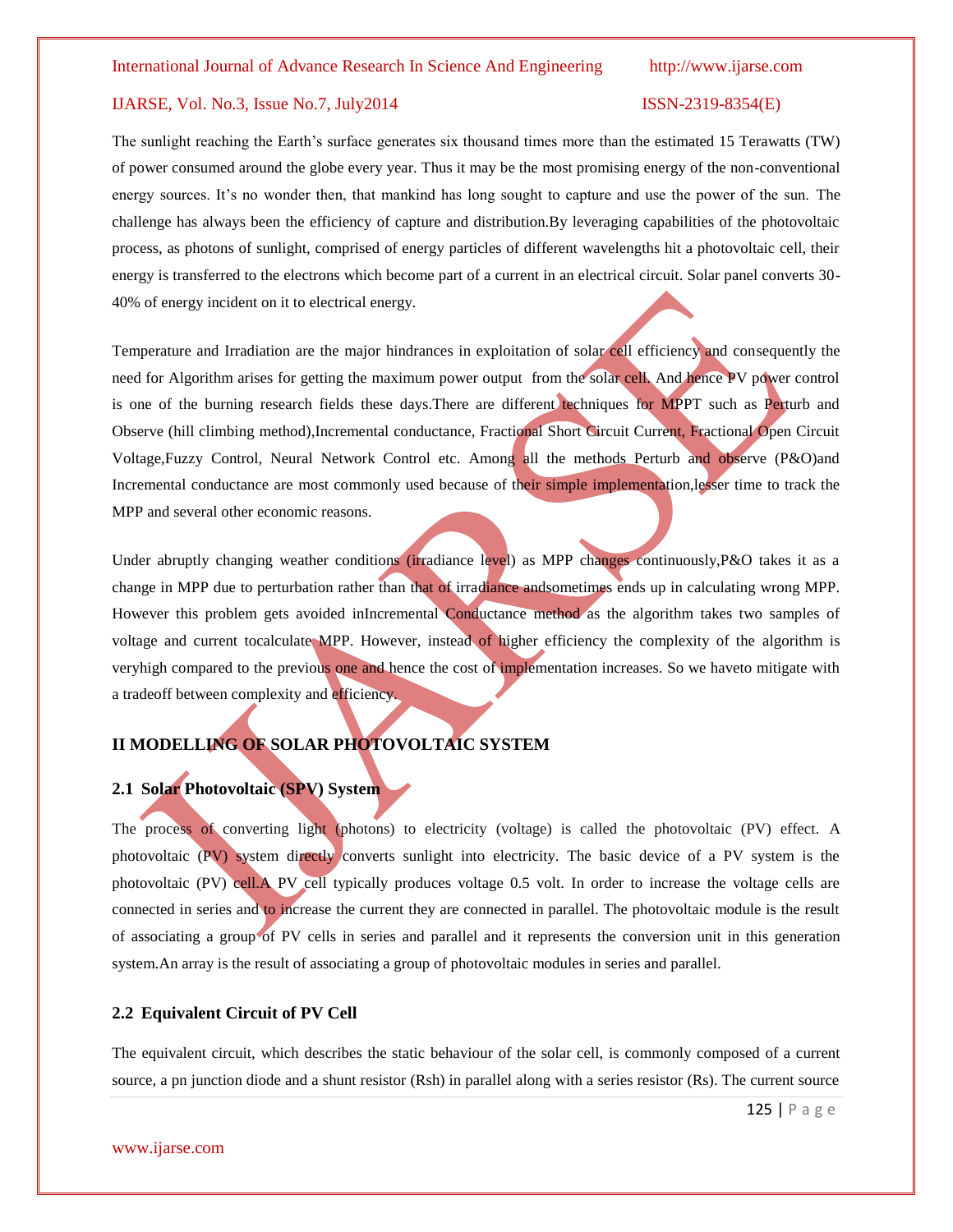### IJARSE, Vol. No.3, Issue No.7, July2014 ISSN-2319-8354(E)

models electron injection from light. Rs is the total Ohmic resistance of the solar cell, which is essentially the bulk resistance. Smaller Rs values equate to increased solar cell efficiencies. Rsh accounts for stray currents, such as recombination currents and leakage currents around the edge of devices. In this case a larger Rsh value equates to increased solar cell efficiency, since it means that the stray currents are reduced.



**Figure 2: IV and PV Characteristics of a Solar Cell.**

The I-V and P-V characteristics are shown in fig. where Vmpp indicates voltage at Maximum power point and Impp indicates the current at maximum power point. The ratio of power at maximum power point and product of open circuit voltage and current is called Fill factor which decide the quality of cell. Generally fill factor lies 0.5 to 0.8.

# **IV CONVERTER DESIGN AND SIMULATION**

### **4.1 Designing of Converters**

DC/DC converters are used in applications where an average output voltage is required, which can be higher or lower than the input voltage. To maximize the power output of the PV system, a high-efficiency, low-cost DC/DC converter with an appropriate maximum power point tracking (MPPT) algorithm is commonly employed to control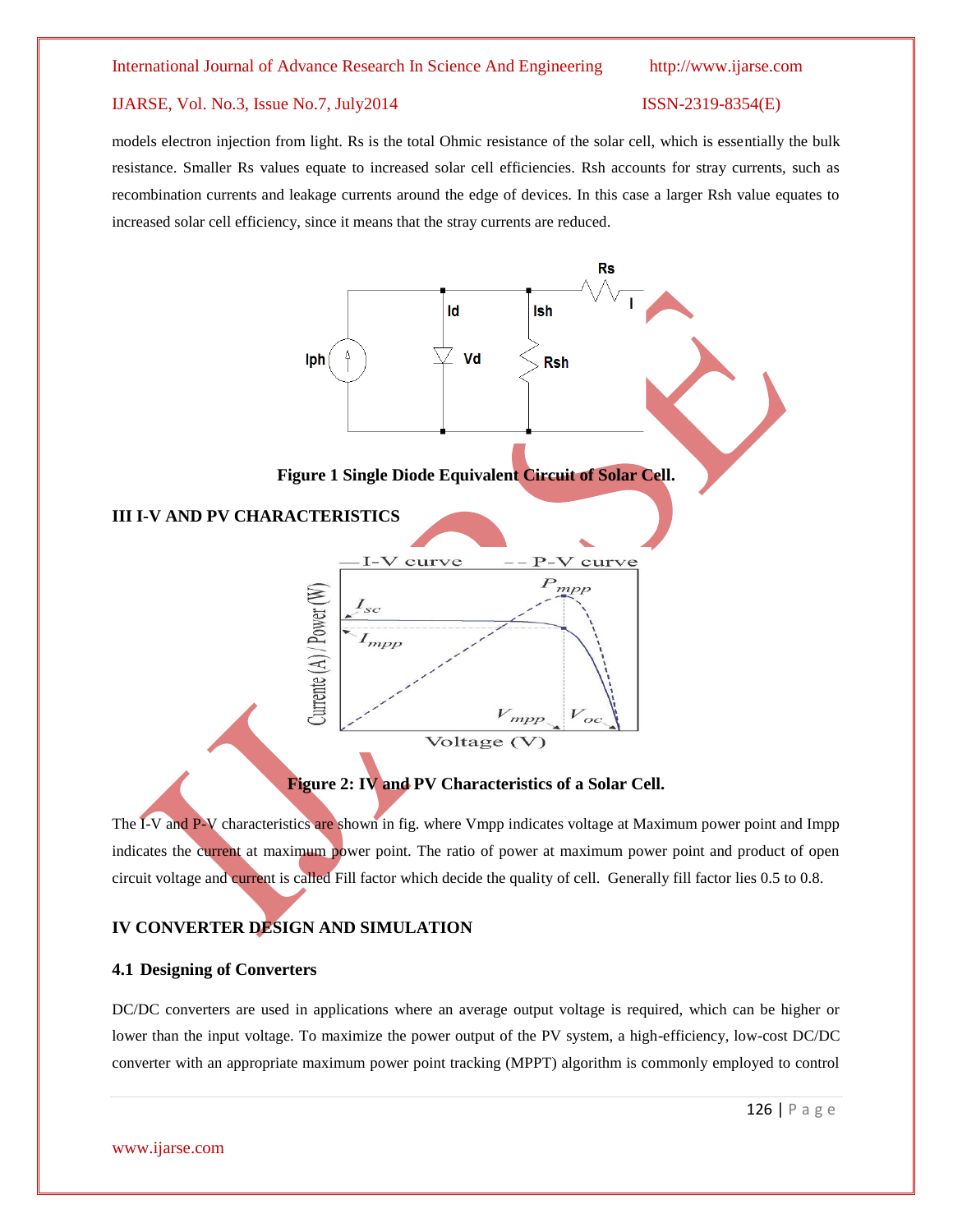# IJARSE, Vol. No.3, Issue No.7, July2014 ISSN-2319-8354(E)

the terminal voltage of the PV system at optimal values in various solar irradiation conditions. A dc to dc converter which interface between load and module, serve the purpose of transferring maximum power from PV module to the load. By changing the duty cycle the load impedance as seen by the source is varied and matched at the point of the peak power with the source so as to transfer the maximum power as shown in Fig 3. The aim of this work is to make a comparative of the photovoltaic system performance using the three basic topologies of three different DC-DC converters.

# **4.2 Boost Converter**

A power converter whose dc input voltage is less than the dc output voltage. This means the PV input voltage is less than the battery voltage in the system.





**Fig.3 PV Module with dc-dc Converter Fig.4 Circuit Diagram Of Boost Converter**

# **4.3 Mode of Operation**

# **4.3.1 The First Time Interval: The transistor is in ON state and diode is OFF**

In this time period the inductance L stores energy. The load current is assured by the output capacitor as shown in Fig 5.

# **4.3.2 The Second Time Period: The Transistor is OFF and Diode is ON**

In the moment when the transistor switch in OFF state, the voltage across the inductor will change the polarity and diode will switch in ON state. The energy stored in the inductor will supply the load as shown in Fig 6.

# **4.3.3 The Third Operation Mode: The Both Transistor and Diode are OFF**

If the inductor current becomes zero before ending the diode ON period, both the transistor and the diode will be OFF. Due to the diode current becomes zero, the diode will naturally close, and the output capacitor will discharge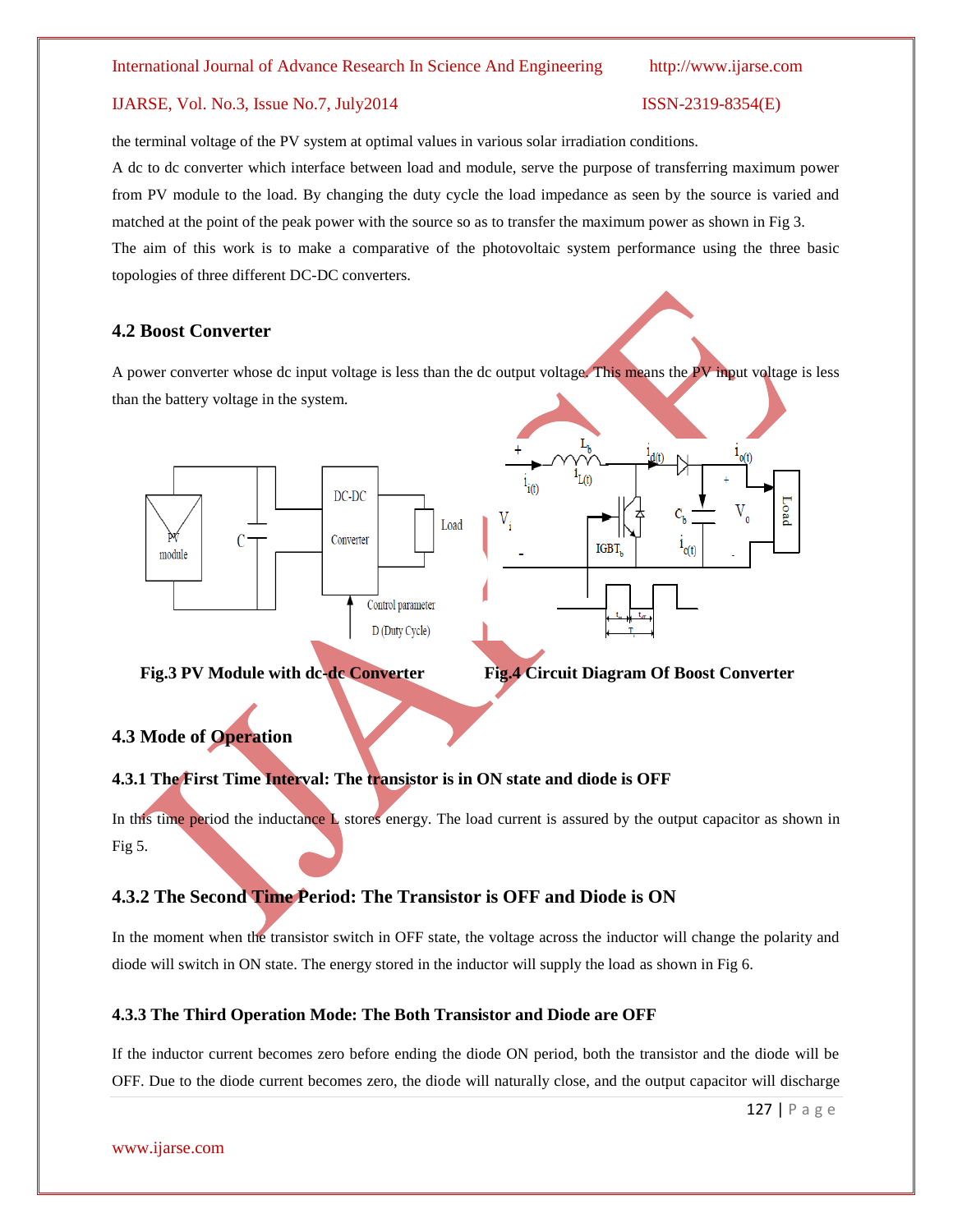IJARSE, Vol. No.3, Issue No.7, July2014 ISSN-2319-8354(E)

on the load. This operation regime is called discontinuous current mode as shown in Fig 7.



**Fig 5 When Switch is ON and Diode is OFF Fig 6 When Switch is OFF and Diode ON**



**Fig 7 When Switch and Diode Both OFF**

### **V SIMULATION OF SPV SYSTEM**

# **TABLE 1 Parameters of the KC200GT Solar Array at** 25 ◦**C,**1000**W**/**m**2**.**

| <b>Parameter</b> | <b>Value</b>  | <b>Parameter</b> | <b>Value</b>           |
|------------------|---------------|------------------|------------------------|
|                  |               |                  |                        |
| Imp              | 7.61          | Ns               | 54                     |
| Vmp              | 26.3 V        | $I_{0,n}$        | $9.825 \cdot 10 - 8$ A |
| Pmax             | 200.143       | Ipv              | 8.214 A                |
| <b>Isc</b>       | 8.21 A        | a                | 1.3                    |
| $\overline{Voc}$ | 32.9 V        | Rp               | 415.405 ohm            |
| Kv               | $-0.1230$ V/K | $\mathbf{R}$ s   | $0.221$ ohm            |
| Ki               | $0.0032$ A/K  |                  |                        |

The photovoltaic array can be simulated with an equivalentcircuit model based on the photovoltaic model of Fig. 8.

Fig 9. shows a circuit model using one current source(Im) and two resistors (Rs and Rp). This circuit can beimplemented with any circuit simulator. The value of themodel current Im is calculated by the computational blockthat has V , I, I0 and Ipv as inputs. I0 is obtained from(4) or (6) and Ivp is obtained from (3). This computational block may be implemented with any circuit simulator able to evaluate math functions.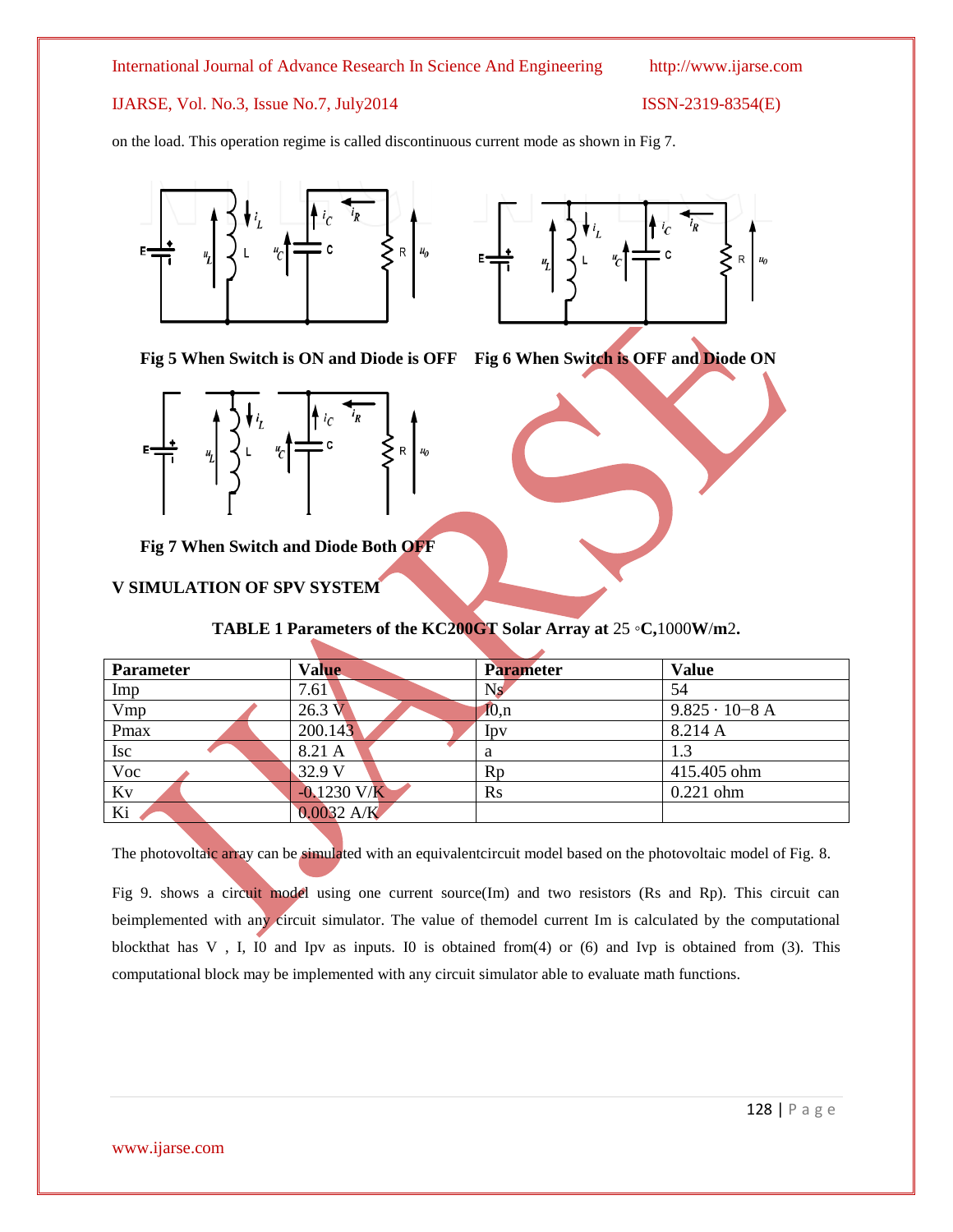# IJARSE, Vol. No.3, Issue No.7, July2014 ISSN-2319-8354(E)



**Figure 8 Photovoltaic array model circuit with a controlled current source, equivalent resistors and the equation ofthe model current (Im).**



**Figure 9 Photovoltaic circuit model built withMATLAB/SIMULINK.**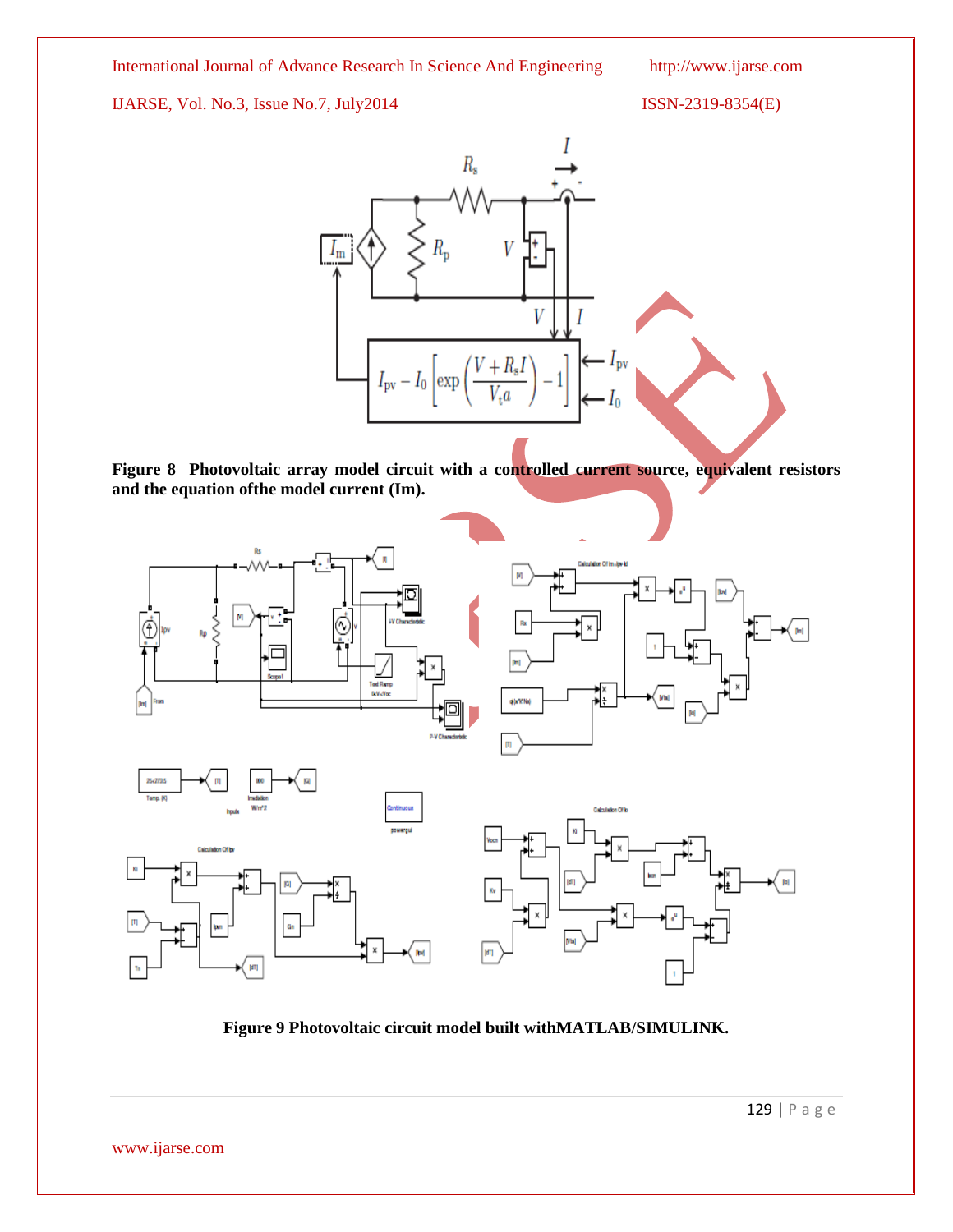IJARSE, Vol. No.3, Issue No.7, July2014 ISSN-2319-8354(E)

# **VI RESULTS**

**6.1 Simulation of IV and PV curve of solar array.**



**Figure 10 IV characteristics of solar array. Figure 11 PV characteristics of solar array at 1000 at 1000 W/square m. at 1000 W/square m W/square m.**

|     |                       | 1000 w/m2 |  |
|-----|-----------------------|-----------|--|
|     | 900 w/m2              |           |  |
|     |                       |           |  |
|     |                       |           |  |
|     |                       |           |  |
|     |                       |           |  |
| 0.2 | 0.6<br>0 <sub>A</sub> |           |  |
|     |                       | time      |  |

**Figure 12 Variation in current with change in irradiation.**

# **6.2 Simulation result of MPPT model with boost converter with IC Algorithm:**



**Figure 13 Waveform of current at different. Figure 14 Waveform of the power at different irradiation using boost converter. irradiation using boost converter.**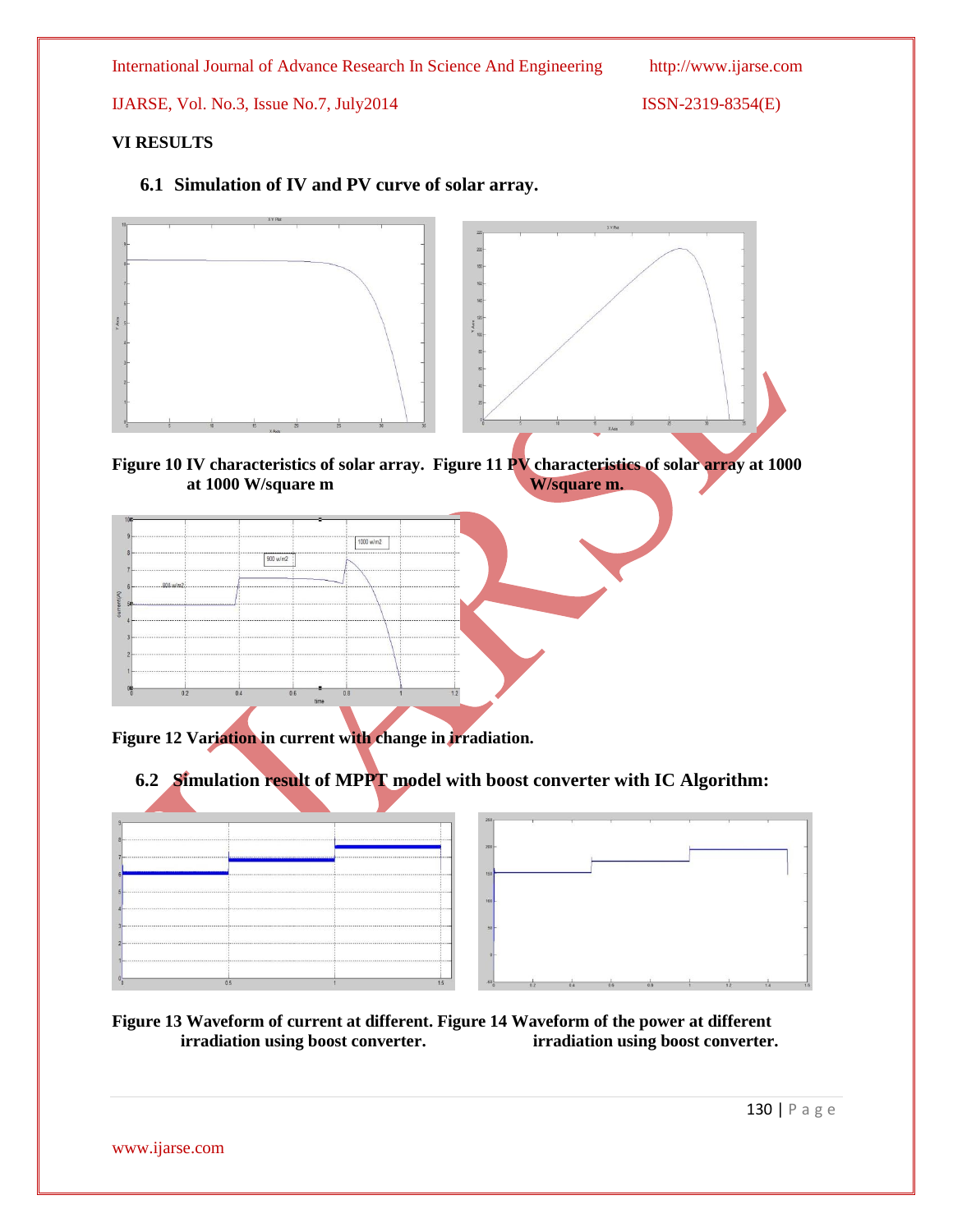IJARSE, Vol. No.3, Issue No.7, July2014 ISSN-2319-8354(E)

# **6.3 Simulation result of MPPT model with boost converter with PO Algorithm:**

| 0.2<br>0.4<br>1.4<br>0.6 |  |
|--------------------------|--|

**Figure 15 Waveform of current at different Figure 16 Waveform of the power at different irradiation using boost converter. irradiation with boost converter.** 

 **6.4 Simulation result of MPPT model with buck boost converter with IC Algorithm:**



**Figure 17 Waveform of current at different Figure 18 Waveform of the power at different irradiation with buck boost converter. irradiation with buck boost converter.** 

 **6.5 Simulation result of MPPT model with buck boost converter with PO Algorithm:**





**Figure 19 Waveform of current at different Figure 20 Waveform of the power at different irradiation with buck boost converter. irradiation with buck boost converter.** 

131 | P a g e

www.ijarse.com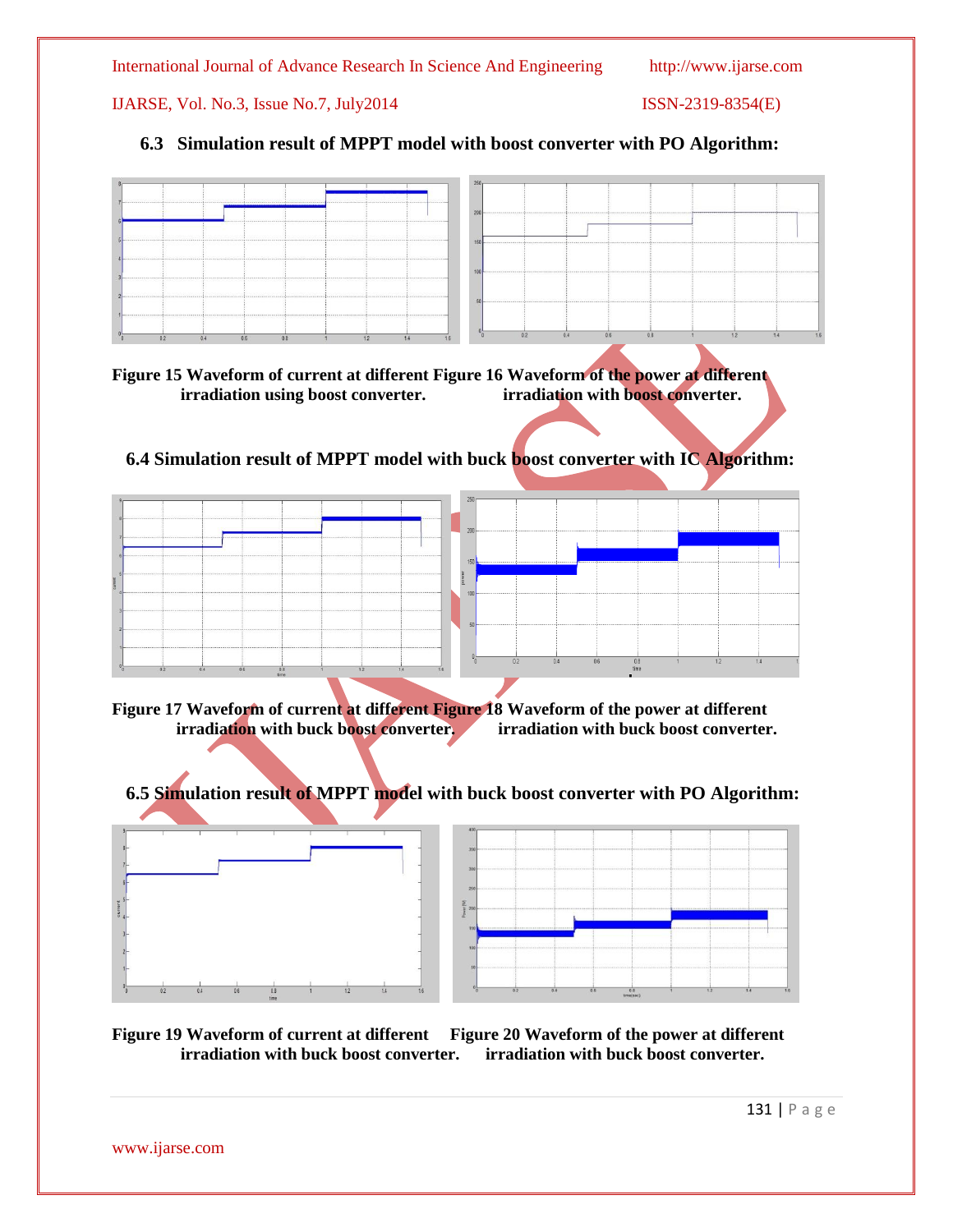IJARSE, Vol. No.3, Issue No.7, July2014 ISSN-2319-8354(E)

# **6.6 Simulation result of MPPT model with CuK converter with IC Algorithm:**





# **6.7 Simulation result of MPPT model with CuK converter with PO Algorithm:**

| 0.2 |  |  |  |  | 0.2 | 0.4 | 0.6 |  |  |  |
|-----|--|--|--|--|-----|-----|-----|--|--|--|

**Figure 23 Waveform of current at different Figure 24 Waveform of the power at different irradiation with Cuk converter.** *irradiation with buck boost converter.* 

# **6.8 Output voltage across the load**





with boost converter. **buck boost converter.** 



**Figure 25 Waveform of the Voltage at output Figure 26 Waveform of the Voltage at output with**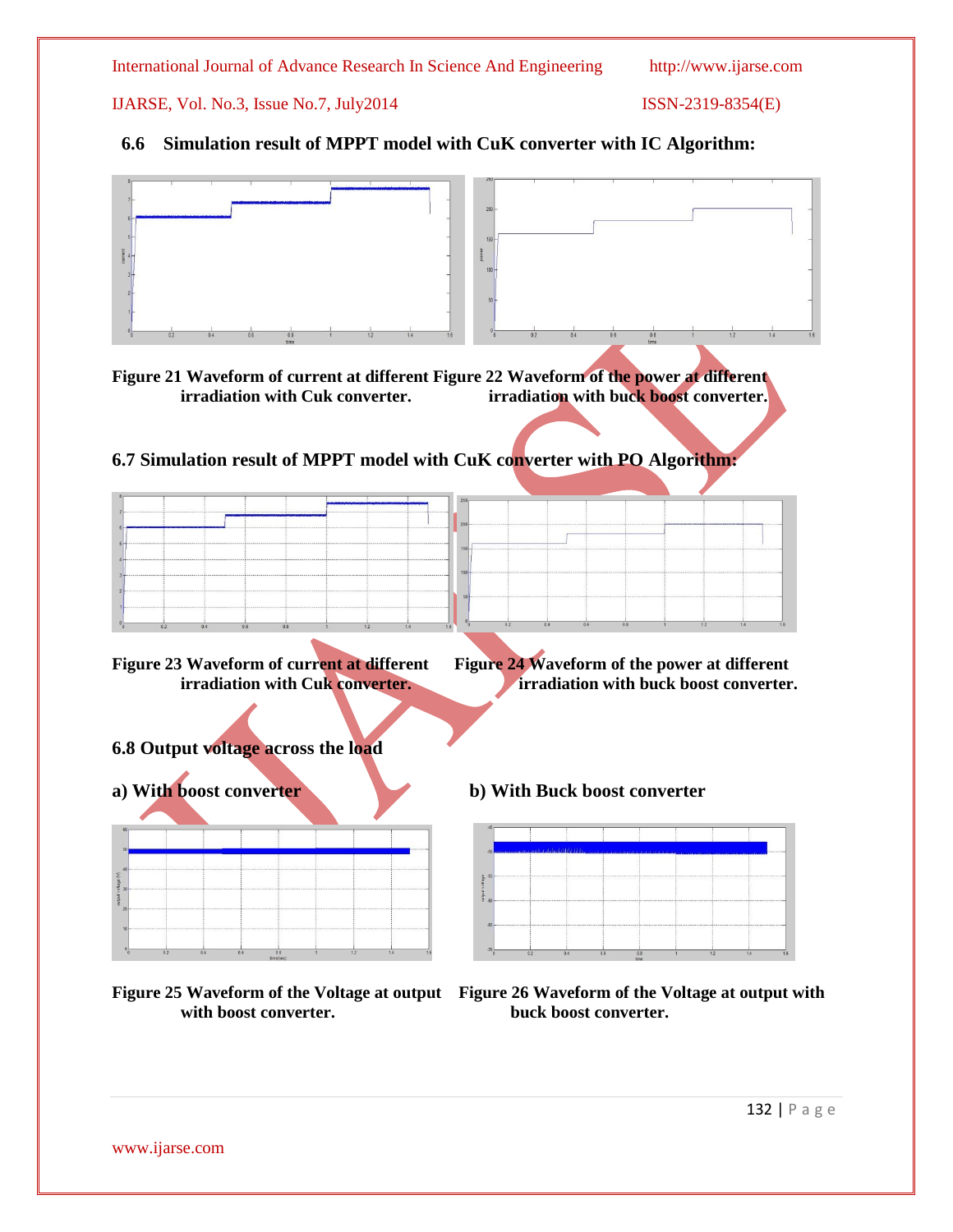IJARSE, Vol. No.3, Issue No.7, July2014 ISSN-2319-8354(E)

# **c) With Cuk converter**



## **Figure 27 waveform of the Voltage at output with Cuk converter.**

### **VII DISCUSSION**

In this project, we have gone through the Solar Cell Equations and its Simulation. Along with this, we also incorporated the study of various MPPT Algorithms for maximum power output from the solar cell module or panel.From the various algorithms, we have implemented the Incremental Conductance Algorithm in Matlab Simulink. We have compared the output from the Solar Cell incorporating MPPT Algorithm with the output without MPPT incorporation.

Through solar array, we are getting the MPP current of around 7.61A while the MPP voltage is around 26.3V. The maximum power output we are getting from solar array alone is around 200W. To get this constant output voltage, we have implemented the MPPT Algorithms with different converters like dc-dc Boost, Buck-Boost and Cuk Converter.Employing Boost converter, the results of MPP current and power are almost same in both the algorithms. There is minor variation with the actual value of MPP current and maximum power from actual value. However there are reduced ripples upon implementation of P&O algorithm.

Employing Buck-Boost Converter, however the values of MPP current and maximum power are good but the ripples in the output voltage is much increased which are completely undesirable.Finally with Cuk Converter, the results are good and the ripples are much reduced. However, the value of MPP current and maximum power are almost equal and the output voltage across the load almost equal to the desirable.

And from converters, the best results are obtained from Cuk Converter since the output voltage is much closer to the actual. The output voltage of cuk converter is around 48V with inverted polarity whereas the required output is also 48V. In the end, the IC MPPT Algorithm used model with Cuk Converter has better results than P&O MPPT Algorithm used model. So we would suggest using IC Algorithm for Maximum Power Point Tracking of solar photovoltaic system and cuk converter for maintain output voltage constant. The value of MPP circuit current is around 7.6A while the value of maximum power is 200W.

### **Tracking Efficiencies Observed:**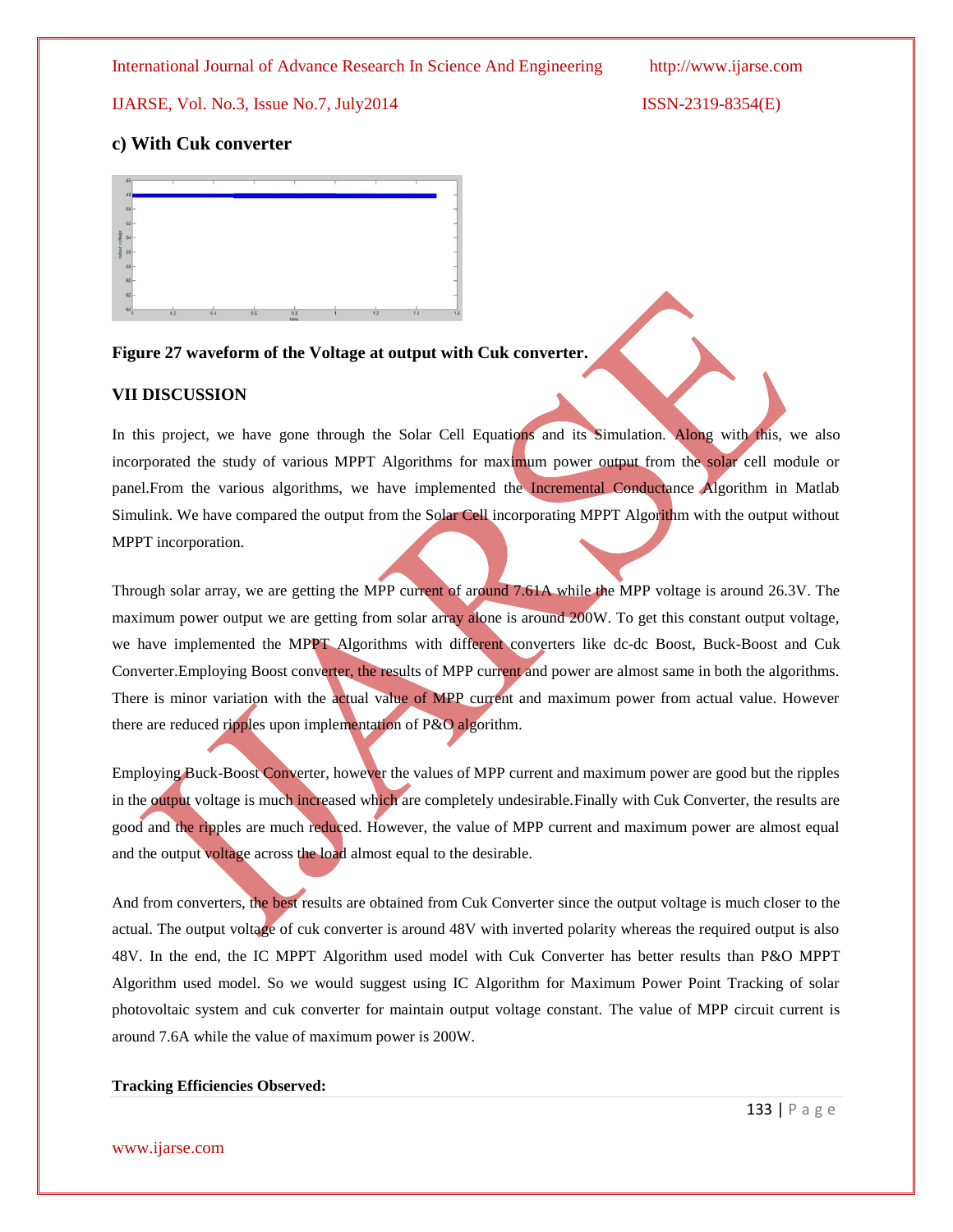# IJARSE, Vol. No.3, Issue No.7, July2014 ISSN-2319-8354(E)

### **For Irradiation of 1000W per square m**

With Boost Converter: IC Algorithm =  $96.53\%$ ; P&O Algorithm =  $99.0\%$ With Buck-Boost Converter: IC Algorithm =  $95.54\%$ ; P&O Algorithm =  $95.54\%$ With Cuk Converter: IC Algorithm =  $99.50\%$ ; P&O Algorithm =  $99.0\%$ 

### **CONCLUSION**

- 1. There is higher number of applications of SPV system like space applications, providing electricity to remote areas etc.
- 2. Simulation of solar cell gives us a in depth idea of solar cell and the origin of its characteristics.
- 3. MPPT increases the efficiency of SPV system with tracking efficiencies ranging from 80%-99%.
- 4. Reaching a stable, true MPP at steady state instead of oscillating around this point would further improve the system's efficiency and increase reliability.
- 5. Thus, implementing the Incremental Conductance Algorithm is a good choice.
- 6. Through simulation we can see that the system completes the maximum power point tracking successfully despite of fluctuations. When the external environment changes suddenly the system can track the maximum power point quickly. Although there is little deviation in the results, the overall trends and forms are practical.

# **FUTURE WORK**

In future, we would like to develop two different working model of Solar Photovoltaic system employing these algorithms practically using Cuk Converter.

# **REFERENCES**

- [1] M. G. Villalva, J. R. Gazoli, E. Ruppert F.,"Modeling and Circuit-Based Simulation of Photovoltaic Arrays", Brazilian Journal of Power Electronics, Vol. 14, no. 1, pp. 35-45, 2009.
- [2] Zhou Xuesong, Song Daichun, Ma Youjie, Cheng Deshu, "The simulation and design for MPPT of PV system Based on Incremental Conductance Method*"* WASE International Conference on Information Engineering,2010.
- [3] Jacob James Nedumgatt, Jayakrishnan K. B.UmashankarS.Vijayakumar , Kothari D P "Perturb and Observe MPPT Algorithm for Solar PV Systems-Modeling and Simulation," IEEE Trans. Power Electron., Vol.20, pp.1033 -1036, Dec 2011